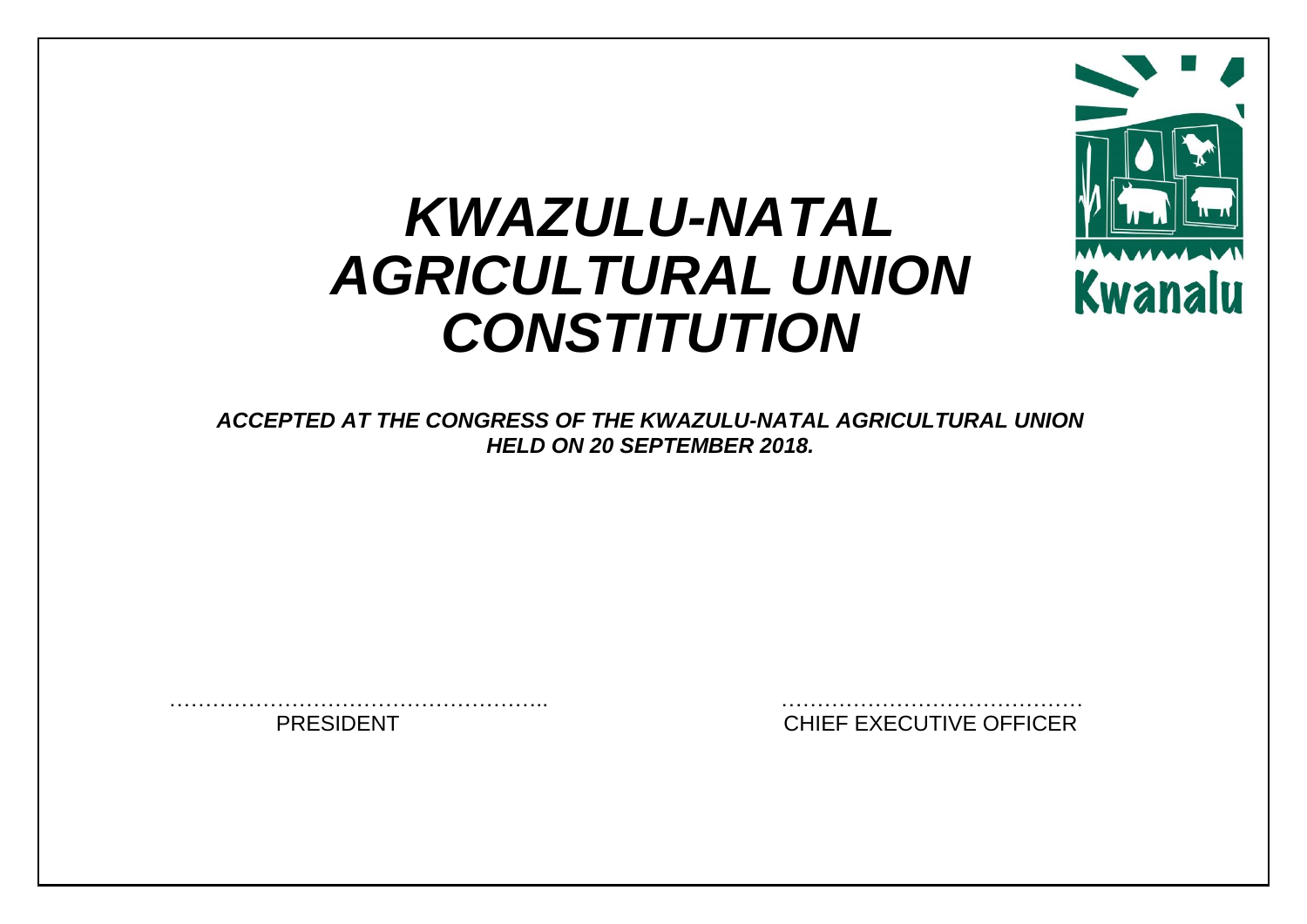# *MISSION*

*Kwanalu's strategic focus is to provide leadership on all key agricultural issues to commercial farmers (of all sizes) and related agricultural organisations in KZN. This will be achieved by developing top level skills in lobbying, facilitating and advising. Kwanalu will collect, collate and interpret all relevant information and further develop its capacity to ensure it has excellent communication with all its members.*

# *CONSTITUTION OF THE KWAZULU-NATAL AGRICULTURAL UNION*

## **1. NAME**

The name of the Union shall be the KwaZulu-Natal Agricultural Union, hereinafter referred to as "the Union". The short title of the Union shall be "Kwanalu".

## **2. LEGAL STATUS**

- 2.1 The Union is and shall continue to be, a distinct and separate legal entity and body corporate, with the power to acquire, to hold and to alienate property of every description whatsoever and with the capacity to acquire rights and obligations and having perpetual succession.
- 2.2 All actions or suits, proceedings at law or any arbitration shall be brought by or against the Union in the name of the Union and the board may authorise any person or persons to act on behalf of the Union and to sign all such documents and to take all such steps as may be necessary in connection with such proceedings.
- 2.3 Notwithstanding anything to the contrary herein contained:
- 2.3.1 the Union is not formed and does not exist for the purpose of carrying on any business that has for its object, the acquisition of gain by the Union or its individual members;
- 2.3.2 the income and assets of the Union shall be applied solely for investment and for promotion of the objects for which it is established;
- 2.3.3 no part of the income of the Union shall be paid directly or indirectly by way of dividend, donation or otherwise to any person;

2.3.4 the Union shall not be entitled to carry on any trading or other profit making activities or participate in any business, profession or occupation carried on by any of its members or provide to any of its members, financial assistance or any premises or continuous services or facilities for the purpose of carrying on any business, profession or occupation.

#### **3. TERRITORY**

The territory of the Union shall be the province of KwaZulu-Natal and including those areas which by mutual agreement may become affiliated to the Union.

# **4. OFFICES**

- 4.1 The head office of the Union shall be located in the province of KwaZulu-Natal.
- 4.2 The Union shall establish such other office or offices as the board may from time to time determine.

# **5. LANGUAGE**

In conducting the business of the Union the languages of English, Afrikaans and Zulu shall enjoy equal status.

## **6. AFFILIATION**

The Union may be affiliated to such representative bodies as the board of governors (board) may from time to time determine.

# **7. AIMS AND OBJECTIVES**

The aims and objectives of the Union shall be to:-

- 7.1 organise within its territory all representative organisations and allied interests into one comprehensive Union;
- 7.2 promote unity of purpose among its members;
- 7.3 promote and protect the interests of its members;
- 7.4 obtain reasonable and just legislation affecting all farming interests;
- 7.5 join, affiliate to, or to enter into any working agreement or arrangement with any body having aims and objectives similar in whole or in part to the aims and objectives of the Union;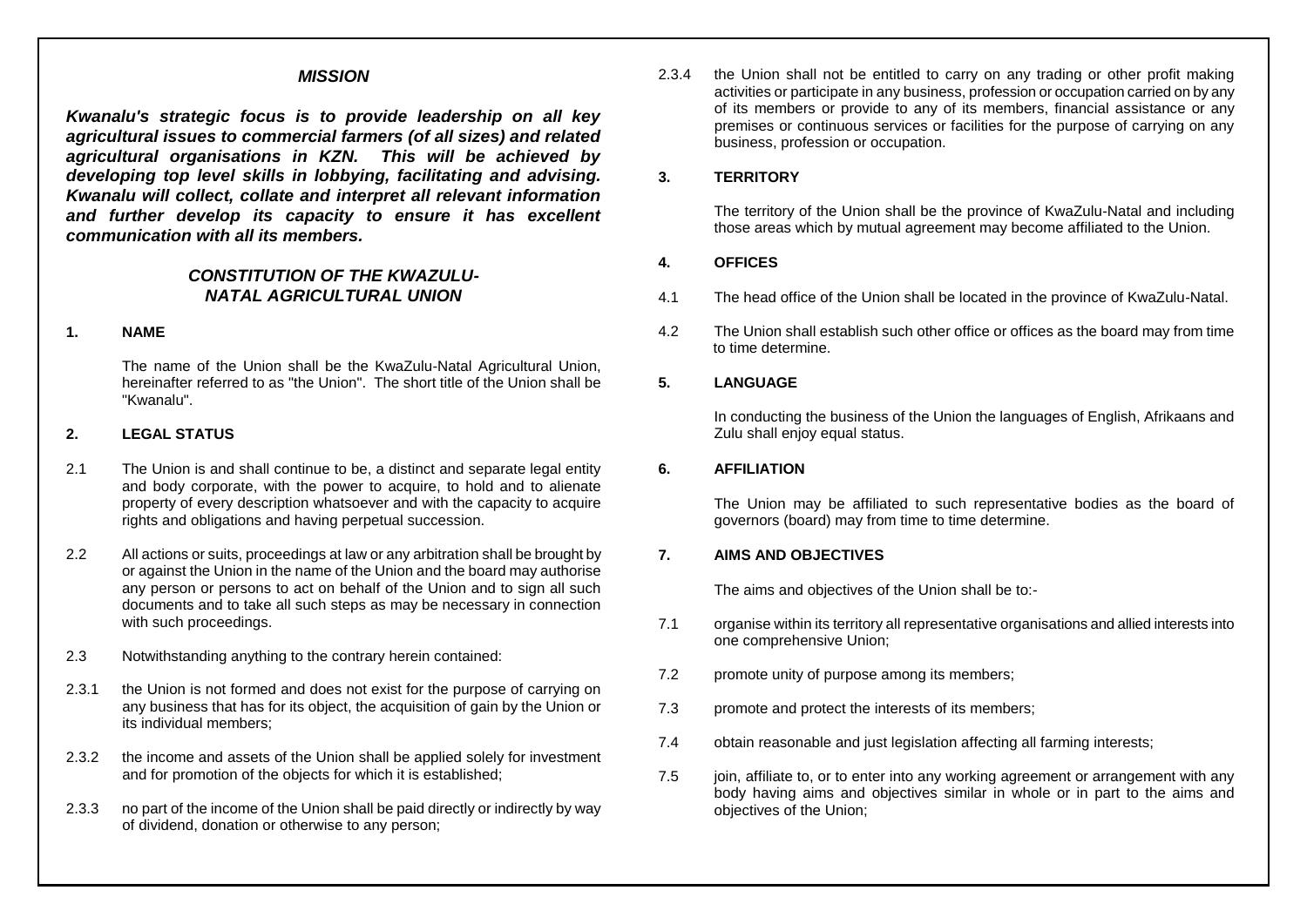- 7.6 promote and protect participation in and support for the co-operative concept and industry, amongst the agricultural and farming community;
- 7.7 submit, where necessary, the co-ordinated views of the industry to the Government or other authorities and to negotiate with them on all matters affecting the well-being of the agricultural industry, for the purpose of solving existing problems and having the necessary legislation introduced;
- 7.8 make recommendations or suggestions on any matter considered of importance to its members;
- 7.9 inform its members concerning matters affecting their specific and general interests;
- 7.10 develop strategies which are reviewed from time to time to attain the mission of the Union;
- 7.11 create structures to address the institutional disadvantage of the previously disadvantaged farmer members in order that they might participate in the representative and policy forming structures in an equal and meaningful way;
- 7.12 promote the full integration of all farmer representative structures;
- 7.13 promote agriculture and farming as an important vehicle for rural development and social reform.

#### **8. POWERS**

The Union, being a corporate body with perpetual succession, shall have power in its own name to:-

- 8.1 acquire by purchase, lease, exchange, concession or otherwise, land, buildings, and/or any interest therein, and any other property whether movable or immovable, or any interest therein;
- 8.2 manage, control, sell, improve, develop, exchange, lease, mortgage, dispose of, turn to account, subdivide, or otherwise deal with, all or any part of the property, movable or immovable, and rights, privileges or assets of the Union, provided that no assets, funds, or income of the Union shall at any time be distributed amongst its members, except in accordance with the provisions for dissolution hereinafter contained;
- 8.3 borrow or raise money for the purpose of the Union under security of all or any of its property and assets and where appropriate, to pass a bond or

bonds over any asset or assets belonging to the Union to achieve such objects;

- 8.4 make investments of any money of the Union or of any of its affiliations or of their members as may from time to time be placed under the control of the Union for investment or for any other purpose whatsoever, and to realise, vary, re-invest or otherwise deal with such investments as may from time to time be determined by the board of the Union;
- 8.5 open banking and savings accounts to draw, make, accept, endorse, discount, execute, issue and negotiate promissory notes, bills of exchange, cheques and other negotiable or transferable instruments for the purpose of the Union;
- 8.6 engage, suspend, dismiss or re-instate any paid servants of the Union and define their duties;
- 8.7 provide such allowances for the president and vice-presidents and any other members of the board as may be deemed reasonable to enable them to perform their duties to the Union;
- 8.8 indemnify out of the assets of the Union, the president, vice-presidents, the board, any other committee, and any member of the board or other committee, the auditor, the chief executive officer, and any other employees of the Union against all actions, costs, losses and damages which they or any of them may incur or sustain by reason of any act done or omitted in the execution of their duties, except such as they shall incur or sustain through their own wilful neglect or wilful default and none of them shall be answerable for the acts or omissions of any of the others of them;
- 8.9 receive and accept gifts and/or contributions of any description;
- 8.10 nominate, appoint or elect any person or persons to represent the Union on any committee, commission or board or other legal entity;
- 8.11 appoint any person to act as attorney, proxy or agent for the Union;
- 8.12 act as secretaries, managers or agents for any body having aims or objectives similar to those of the Union (whether or not affiliated to the Union) and to provide or make provision for any services whatsoever for its members or for any such body;
- 8.13 institute and defend legal proceedings on such terms as the board shall deem fit, and submit any dispute to arbitration and appoint and remunerate such legal practitioners as may be required;
- 8.14 enter into, grant and sign, make or execute all such agreements, contracts, powers of attorney, suretyships, deeds and other instruments which may be necessary or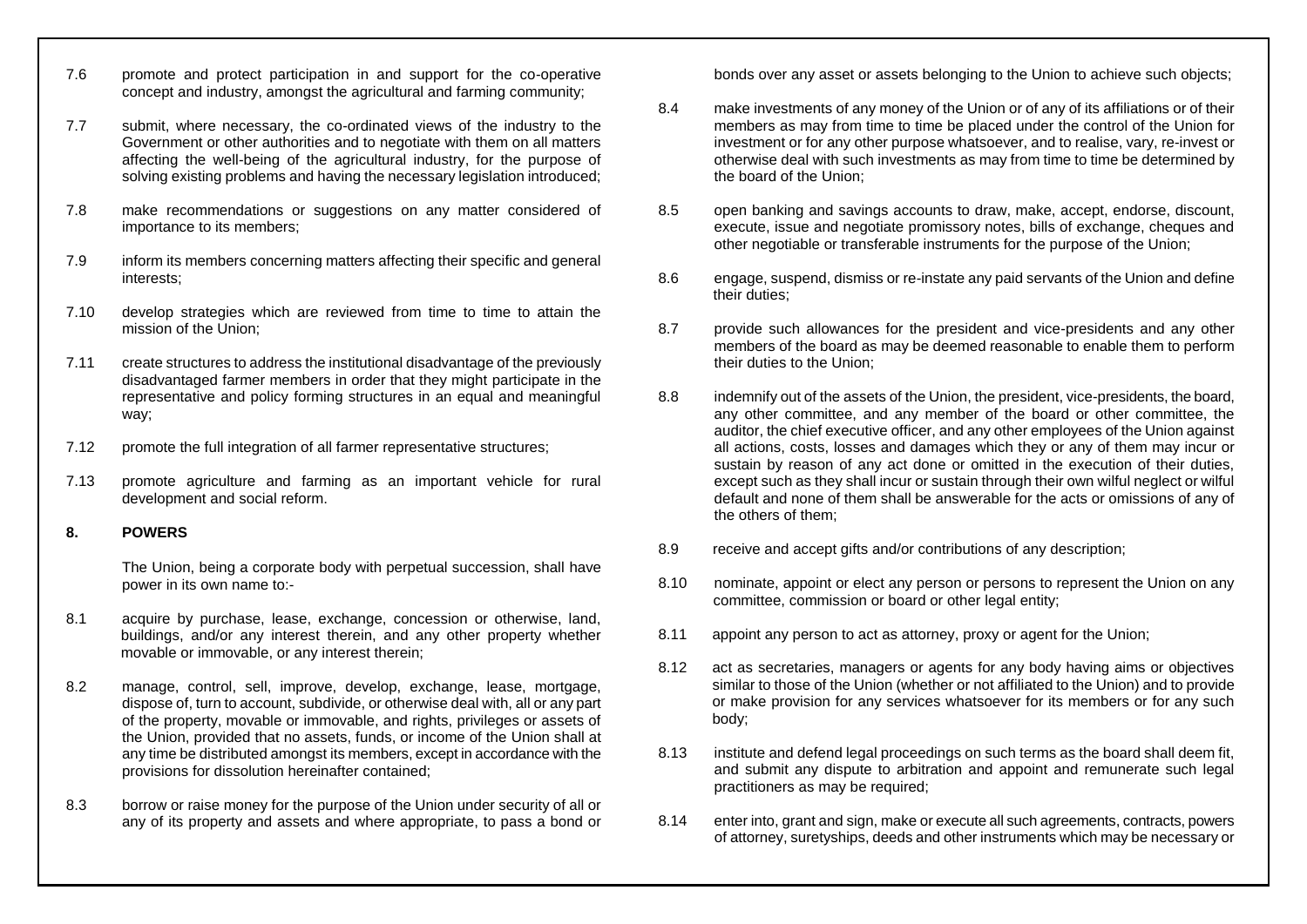be for the benefit of the Union;

8.15 do all such other acts and things whatsoever as are incidental or conducive to the attainment of the above powers or any of them.

# **9. MEMBERSHIP**

- 9.1 The Union shall consist of:
- 9.1.1 farmers' associations, agricultural societies and landowners' associations having a minimum of ten members (not taking into account any members who pay their subscriptions to the Union through some other affiliated organisations) which may on application be affiliated to the Union; provided always that:
- 9.1.1.1 the board may in its absolute discretion but subject to annual review, approve the affiliation of any association where owing to exceptional circumstances the said minimum cannot be maintained;
- 9.1.1.2 members of such associations are affiliated to the Union;
- 9.1.1.3 the above associations shall be represented at district level within a district municipality according to the demarcation of boundaries as set out by the COGTA.

Any bodies admitted to affiliation of the Union under this paragraph are hereinafter referred to as "local associations whose members shall be affiliated to the Union".

- 9.1.2 any other person, agricultural organisation, business or institution whose objectives are consistent with those of the Union.
- 9.1.3 a friend of Kwanalu (non-voting non-farming member).
- 9.2 All requests for affiliation shall be made through the chief executive officer to the board of the Union, which may accept or reject any such requests without assigning any reason, and its decision shall be final.
- 9.3 The board in its absolute discretion shall determine whether an association or society making application for affiliation, represents farmer interests.
- 9.4 The board, by means of a resolution agreed to by two-thirds of its members present, may suspend or cancel the affiliation of any member or body that:
- 9.4.1 failed to pay its dues in terms of clauses 19.1 or 19.4; or
- 9.4.2 ceases to fulfil or to comply with the conditions under which it became affiliated; or
- 9.4.3 fails to abide by the Union's constitution and rules.
- 9.5 Any body which ceases to be affiliated to the Union, either voluntarily or by resolution of the board, shall have no right or title to or interest in the funds and/or property of the Union but shall be liable for subscriptions or affiliation fees in terms of clause 19.6.
- 9.6 A body affiliated to the Union or such body's individual members shall by such affiliation incur no liability to the Union other than for the subscriptions assessed in terms of these rules nor shall such body or its individual members incur any liability of any kind whatsoever in respect of the debt and engagements of the Union.
- 9.7 The funds and assets of any affiliated body or of any of its members shall form no part of the funds and assets of the Union or be in any way under the control of the Union except in so far as such funds may from time to time be placed under the control of the Union and to the extent only that such funds have been so placed, provided always that in the event of liquidation of the Union any funds so placed shall rank for satisfaction in priority to the debts and liabilities of the Union.
- 9.8 Affiliation to the Union shall be subject to the satisfaction of the board that the objectives of the Union are complied with in full.

## **10. OFFICE BEARERS**

The office bearers of the Union shall be its president and two vice-presidents, from time to time holding office. One of these three shall be from the previously disadvantaged group.

All office bearers shall abide by the Code of Conduct, prescribed from time to time, and shall abide by the standards as laid down by Act 71 of 2008 (Companies Act), which shall be signed for in acceptance of the code.

## **11. CONGRESS**

11.1 The congress shall be the supreme authority of the Union.

The board, advisory council (council), committees and sub-committees, notwithstanding any powers conferred upon them under this constitution or such other or further powers as may in future be conferred upon them, shall be held and bound to carry out all instructions, directions, limitations and rules as from time to time may be issued or laid down by congress.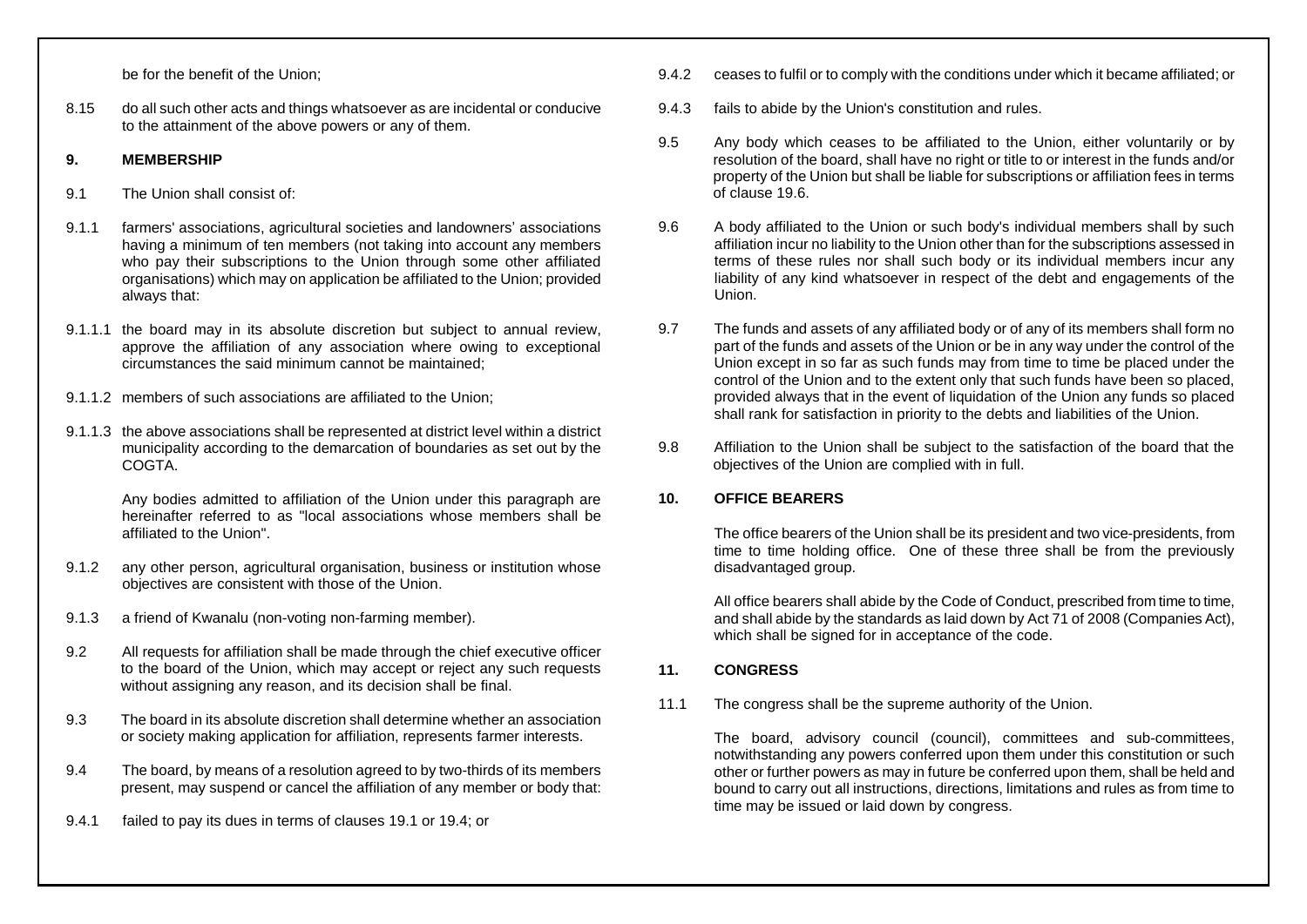# 11.2 **Holding of Congress**

- 11.2.1 The president, or officer acting as such, shall convene congress which shall be held at a centre to be decided by the board.
- 11.2.2 The annual congress shall be convened within four months of the financial year-end of the Union and each affiliated body shall be given at least 90 days notice of the date and venue of the congress. The agenda for the congress shall be forwarded by the chief executive officer to each delegate and to each affiliated body at least 30 days prior to the commencement of congress. Notice shall be given in writing using electronic or ordinary mail and shall be deemed to be given on the date of posting.
- 11.2.3 The president, or in his absence, one of the vice-presidents, shall preside at all meetings of congress; but if all three are absent, congress shall appoint from the members of the board present, a chairman to act as such for the proceedings at which he is appointed, provided always that he shall vacate the chair in the event of the president or the vice-presidents becoming available before the conclusion of such proceedings.
- 11.2.4 The quorum for congress shall be the number nearest to but greater than one-sixth of the total number of delegates to which the affiliations existing at the time of calling the meeting are entitled.
- 11.2.5 All delegates attending a congress shall, before the opening of the proceedings, establish their credentials, as prescribed by the board from time to time.

The chief executive officer of the Union, having verified the credentials of the delegates attending, shall inform the chairman whether the conditions for a quorum have been fulfilled. If they have not been, then the opening shall be postponed for one hour, but if at the end of that hour, the conditions for a quorum have still not been fulfilled, the delegates present shall form a quorum provided that said congress may then not pass resolutions in relation to constitutional changes or dissolution, but may conclude any other business on the agenda.

11.2.6 Except where otherwise provided for, all motions at congress shall be decided by a two third majority vote of those present and entitled to vote. Voting shall be by a show of hands, but any 20 delegates present and entitled to vote, may, before the motion is put to the vote by show of hands, demand a poll, in which event a ballot shall be held. If a poll is demanded, it shall be taken in such a manner as the chairman directs. In the case of equality of votes, whether on a show of hands or on a poll, the chairman shall be entitled to a casting vote in addition to any vote to which he may as a delegate, have been entitled and may have exercised.

- 11.2.7 The board shall have powers to invite visitors to attend any meeting of the board and congress. Such visitors shall have no vote and shall speak only upon the invitation of the chairman.
- 11.2.8 No affiliated body whose subscription is in arrears, or which has failed to pay any other debt due to the Union at the time when congress is being held, shall be entitled to be represented at congress, and any motion submitted solely by it shall not be discussed at congress.
- 11.2.9 The board shall cause all resolutions passed by congress to be accurately recorded and shall decide the action to be taken in respect of each resolution.

Replies to resolutions received shall be transmitted to those affiliated bodies concerned.

#### 11.3 **Representation at Congress**

The congress of the Union shall be a meeting of delegates from the affiliations of the Union and the board. Affiliated bodies shall be entitled to be represented at Congress by delegates as follows:-

#### 11.3.1 **Local Associations**

Each local association shall be entitled to nominate one delegate to Congress.

#### 11.3.2 **Affiliated organisations**

A maximum of 2 members per affiliated organisation.

#### 11.4 **Delegates to Congress**

The names and addresses of all delegates (who may include alternates) shall be submitted by each affiliated body to the chief executive officer of the Union at least 30 days before the date set down for the opening of the congress, provided however that the late submission of the name and address of a delegate by an affiliated body after such date (but not in any event later than 14 days before such date) may be admitted, for special reasons, by the president, or in his absence by one of the vice-presidents.

## 11.5 **Resolutions to Congress**

11.5.1 Proposed resolutions for the congress may be submitted by any affiliated body, the board, council or any of its committees or sub-committees, and shall reach the chief executive officer of the Union not later than 6 weeks prior to the date of congress.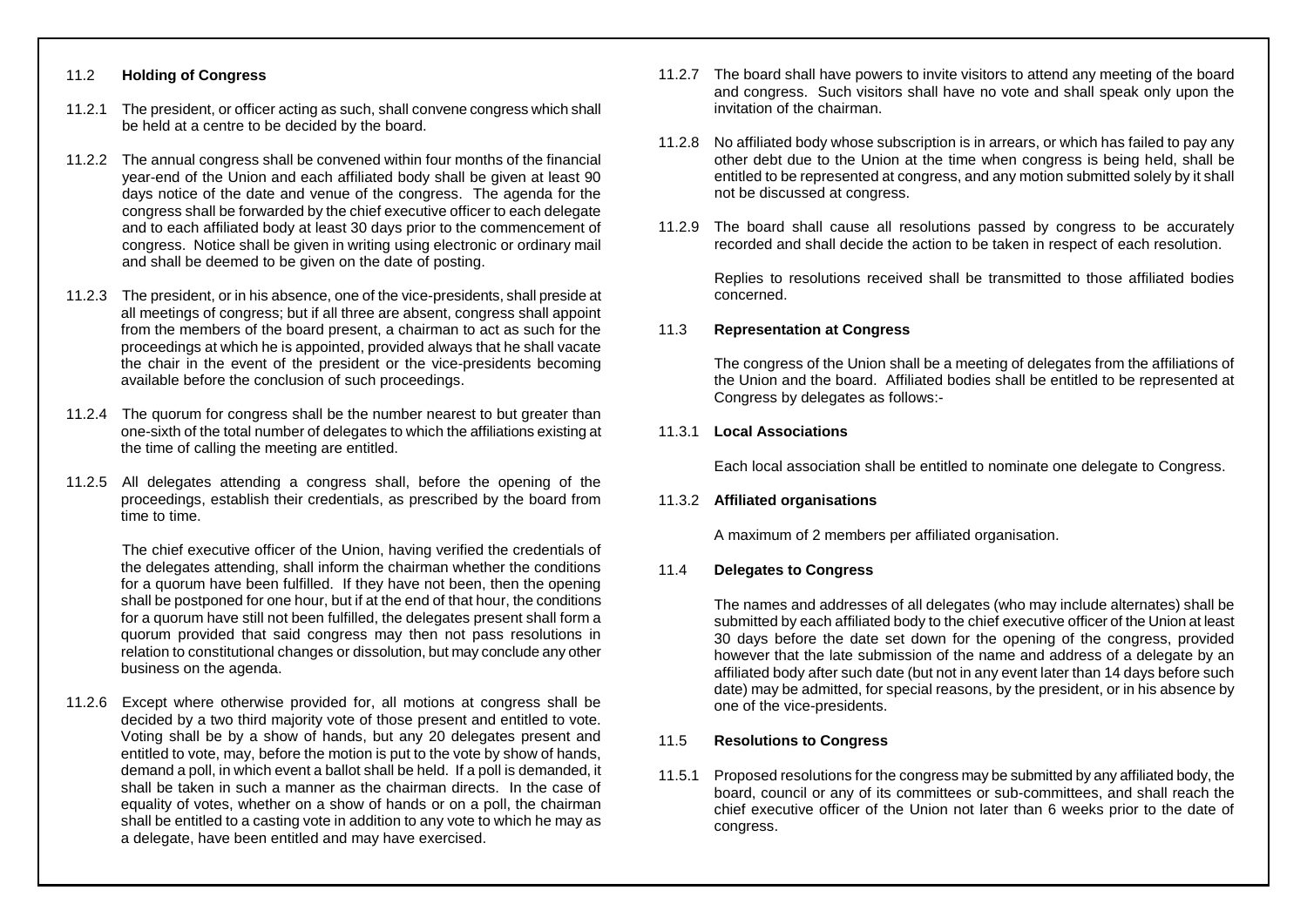- 11.5.2 The board shall consider all proposed resolutions and shall have the right to determine whether and in what form they should appear in the published agenda and may call upon the body submitting the proposed resolution to explain or elucidate such resolution. A proposed resolution not admitted to the agenda shall be considered and dealt with by the board.
- 11.5.3 If subsequent to the publication of the agenda of the congress, an affiliated body should desire to move a resolution not previously submitted to the board, and which cannot be discussed under any resolution published in the agenda, the resolution must be submitted in writing to the president or in his absence, the vice-presidents, through the chief executive officer of the Union, at least 48 hours before the time set down for the opening of congress, and the president or vice-presidents shall judge whether the resolution is of such importance that it should serve at that congress, and his decision shall be final.

# **12. HOLDING OF A SPECIAL CONGRESS**

- 12.1 A special congress may be convened by the president or in his absence, by the vice-presidents, by giving not less than 21 days written notice of such special congress. The notice shall be dispatched as in the case of the notice for a normal congress.
- 12.2 A special congress shall be convened by the president, or in his absence, by the vice-presidents, on receipt of a requisition signed by at least one-fifth of the bodies affiliated to the Union; the requisition shall set out clearly the reason for holding such congress and the business to be transacted by it. Not less than 21 days written notice of such special congress shall be given, dispatched as in the case for a normal congress.
- 12.3 Should the president or vice-presidents, within 21 days of delivery of the requisition, refuse or neglect to convene a special congress when properly requisitioned, then the persons so requesting themselves may, through the chief executive officer of the Union, convene a meeting giving 21 days notice, dispatched as for a normal congress, and stating the time, venue, and business to be transacted at such special congress.
- 12.4 No business shall be transacted at a special congress other than that indicated by the notice for such special congress.
- 12.5 For a special congress, the delegates to represent an affiliated body shall be the same as those whose names have been submitted to the chief executive officer under the provisions of paragraph 11.4 hereof for the then last preceding congress but omitting the provision relating to a late submission, provided however that an affiliated body shall be entitled to

change the names of its delegates by notice to the chief executive officer at least 7 days before the date of such special congress.

# **13. BOARD OF GOVERNORS (Board)**

- 13.1 The business of the Union from the conclusion of one congress until the conclusion of the following congress shall be conducted by a board to be elected at the congress as hereinafter mentioned.
- 13.2 The president, or in his absence, one of the vice-presidents, shall preside at all meetings of the board and in the absence of both the president and vicepresidents, the board shall appoint from those present, a person to act as chairman for the duration of the meeting at which he is appointed, provided always that he shall vacate the chair in the event of the president or the vice-presidents becoming available before the conclusion of that meeting.

## 13.3 **Composition of the Board of Governors**

- 13.3.1 The board shall consist of no more than 7 members duly elected by council. Two of the above shall be from the previously disadvantaged group. The president and two-vice presidents shall be elected in terms of 14.1 below.
- 13.3.2 The Kwanalu chief executive officer; provided that the chief executive officer may not serve as chair of the board.
- 13.3.3 The board shall have the right to co-opt additional representatives (not exceeding 3) who have some particular expertise or skill from which the Union may benefit. The service of any co-opted person ends no later than at the congress following the co-option. Such person may be co-opted again.
- 13.3.4 The board shall prescribe and abide by the Code of Conduct and abide by the standards as laid down by Act 71 of 2008 (Companies Act), which shall be signed for in acceptance of the code.

# 13.4 **Representation on the Board of Governors**

- 13.4.1 Any casual vacancy on the board occurring in its year of office shall be filled by the nomination of a member from council who shall hold office until the end of the following congress.
- 13.4.2 The board may declare forfeited the seat of any of its members, council members or of its committees who are absent from any 2 consecutive meetings without adequate explanation or who has been requested by a two-thirds majority of the board to resign office.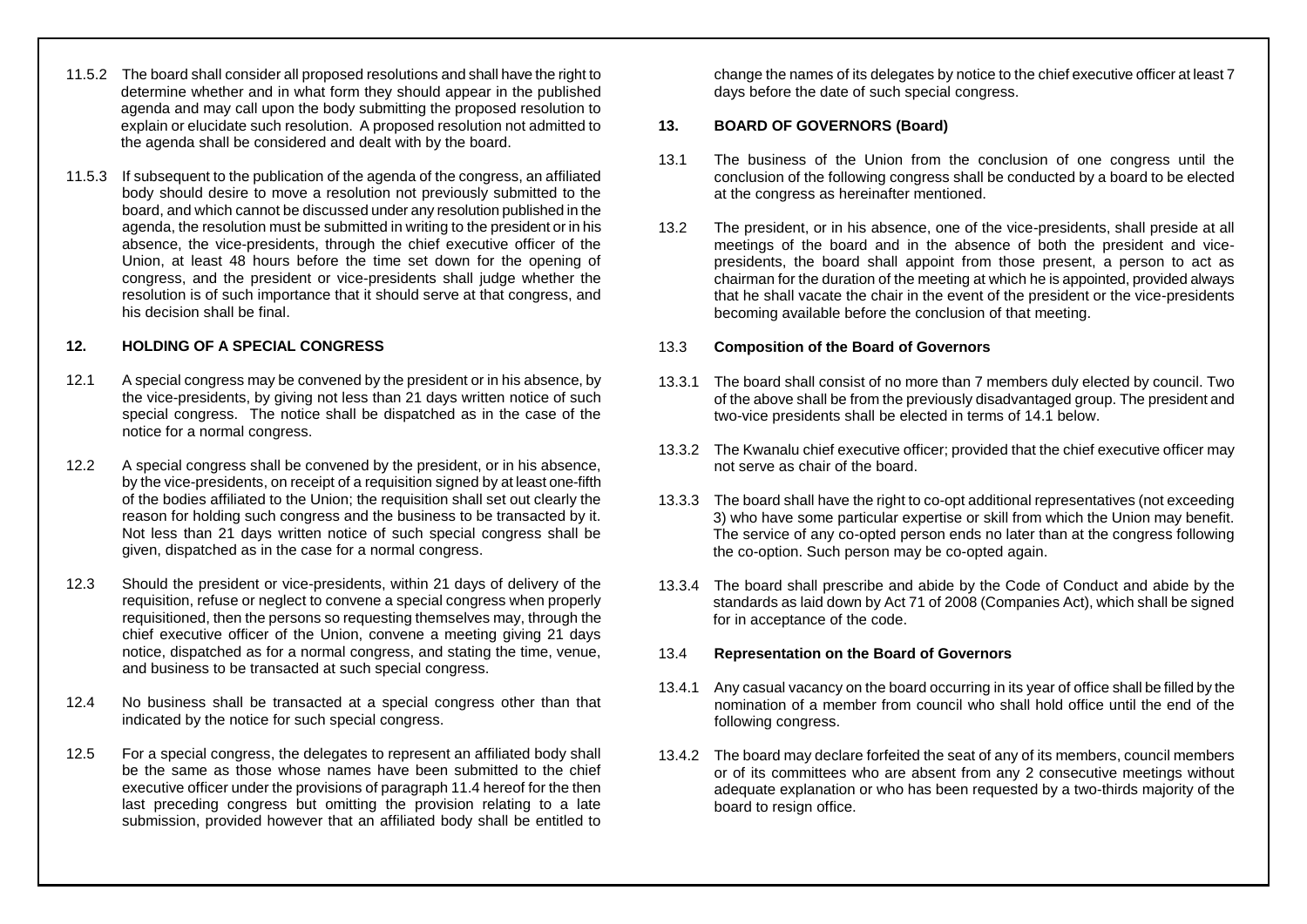- 13.4.3 A member of the board or any other committee may resign at any time on written notice addressed to the chief executive officer.
- 13.4.4 During his term of office every member of the board shall have at every congress the rights and privileges accorded to a delegate.
- 13.4.5 The chief executive officer at the congress, shall announce to the meeting the names of the board.
- 13.4.6 The term of office of officers and board members shall take effect from the conclusion of congress.

# **14. ELECTION OF OFFICE BEARERS**

- 14.1 The office bearers of the Union shall be its president and two vicepresidents, from time to time holding office elected by the board. One of these three shall be from the previously disadvantaged group.
- 14.2 Should any office bearer be elected from the district representatives present, then immediately upon election such office bearer shall cease to represent their district as an ordinary council member. The vacancy thus created shall be deemed to be a casual vacancy to be filled by the council as hereinafter provided.
- 14.3 Thereafter in the board, council and other meetings, the president shall have only a casting vote.

# **15. POWERS AND FUNCTIONS OF THE BOARD OF GOVERNORS**

- 15.1 Subject to the provisions of the constitution and rules of the Union (in particular clause 19.10) and any amendment thereof, the board shall be vested with all the affairs and business of the Union and except where otherwise specifically provided for in the constitution shall from time to time determine by whom documents by or on behalf of the Union shall be signed.
- 15.2 The board shall meet at least four times in each calendar year, on instructions from the president or any person lawfully acting in his place who may also at any time summon a special meeting of the board. Emergency meetings may be called at short notice, but notice of any other meeting shall be given to members of the board by the chief executive officer at least 21 days before the date fixed for the meeting.
- 15.3 The board shall have power at its discretion to appoint from its members, council, committees and sub-committees to assist it in achieving any of the objectives of the Union and may co-opt on such council, committees or sub-

committees persons other than its members for such times and on such terms as it deems fit.

- 15.3.1 The council, committees or sub-committees so appointed shall only have those powers specifically delegated by the board and shall proceed with its affairs as determined by the board from time to time. The board shall reserve the power to review any decisions taken by the council or such committees or sub-committees.
- 15.3.2 Pending the appointment by the board after a normal congress of any committee or sub-committee, the persons forming such committee or sub-committee immediately prior to the then preceding congress shall be deemed (in the case of need) to be still in office as members of the committee or sub-committee (as the case may be).
- 15.4 The president and vice-presidents shall be entitled to attend and participate in any meeting of the council and any committee or sub-committee of the Union.
- 15.5 The board shall submit a report to the congress following that at which it was elected; this report shall contain a summary of the activities of the Union during the previous term, and shall be circulated to all affiliated bodies and to all delegates to congress.

# **16. ADVISORY COUNCIL (Council)**

- 16.1 The advisory council shall consist of the president and two vice-presidents elected in terms of 14.1 and the board in terms of 13.3.
- 16.2 Two representatives, one from the large and one from the previously disadvantaged categories, from each of the district municipalities which shall be referred to by name.
- 16.3 Any additional representatives (not exceeding 3 voting members) co-opted by the board.
- 16.4 A representative nominated by the Federation of Women's Institutes;
- 16.5 Maximum of ten representatives for all of the other affiliated organisations subject to those organisations complying with the rules as set by the board from time to time.

## 17. **POWERS AND FUNCTIONS OF THE ADVISORY COUNCIL**

17.1 Subject to the provisions of the constitution and rules of the Union and any amendment thereof, the council shall be vested with providing strategic direction, industry specific knowledge, agricultural expertise and information informing the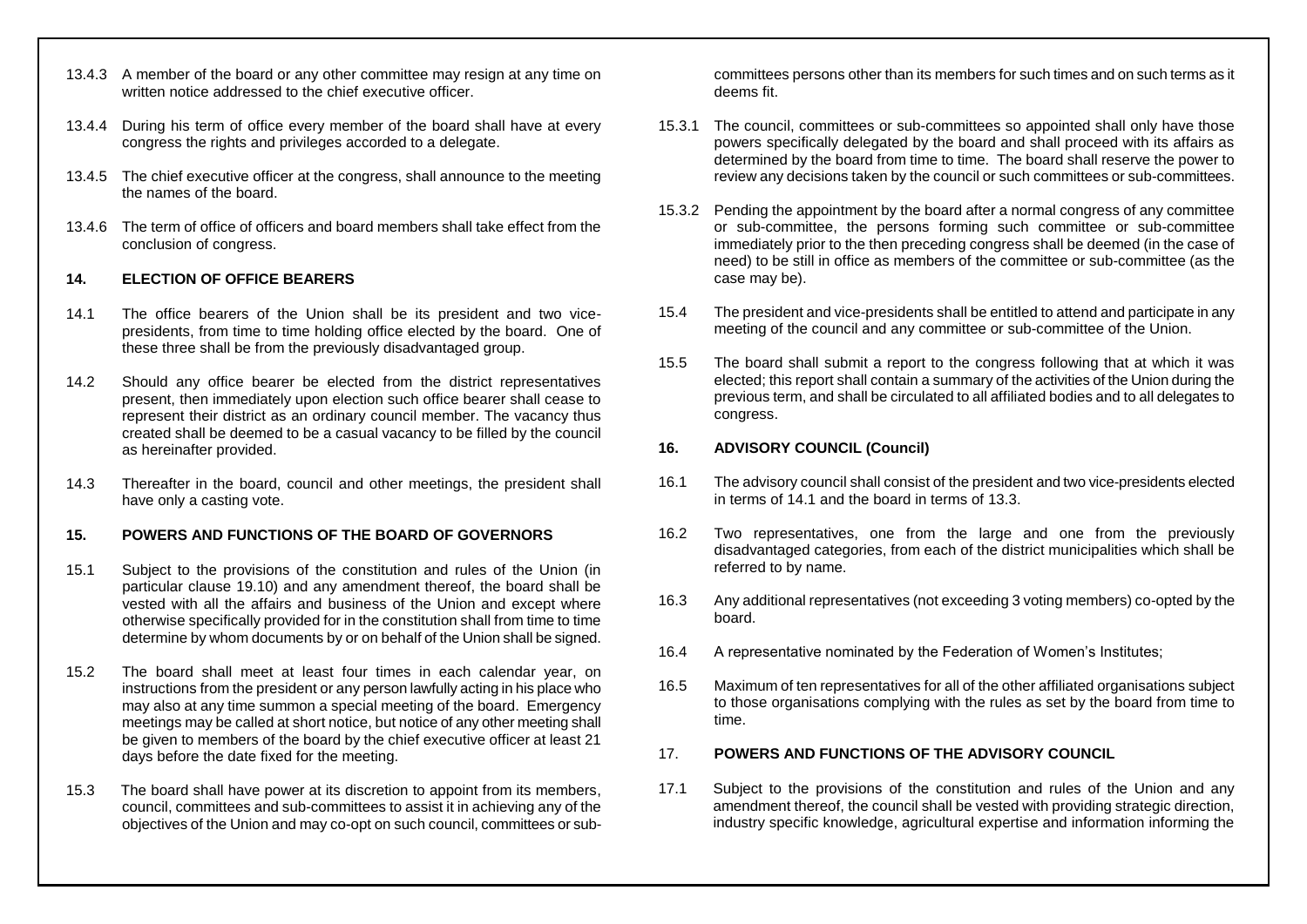aims and objectives of the union.

- 17.2 The council shall meet at least twice in each calendar year, on instructions from the president or any person lawfully acting in his place who may also at any time summon a special meeting of the council. Emergency meetings may be called at short notice, but notice of any other meeting shall be given to members of the council by the chief executive officer at least 21 days before the date fixed for the meeting.
- 17.3 The council shall abide by the Code of Conduct, prescribed from time to time, and shall abide by the standards as laid down by Act 71 of 2008 (Companies Act), which shall be signed for in acceptance of the code.

#### **18. DEMARCATED DISTRICTS**

- 18.1 Districts shall comprise membership of associations representing large and previously disadvantaged farmers.
- 18.2 The district shall comprise representatives from each of the large and previously disadvantaged categories of associations mentioned in 18.1 above, two of whom shall be required to serve on the council of the Union as provided for in 16.2 above.
- 18.3 Districts shall convene a meeting at least 3 months prior to the holding of the congress of the Union to elect representatives to the council.

## **19. SUBSCRIPTIONS AND AFFILIATION FEES**

- 19.1 The Union subscriptions of a local association shall be assessed annually by the board. Such subscriptions, determined by the board, payable by all voting members of associations, shall be forwarded to the chief executive officer, together with a full list of the association's voting members.
- 19.2 No subscriptions shall be payable by any honorary member of the Union.
- 19.3 Where a member exercises his rights through one or more associations as provided for in this constitution, he shall only be liable to pay one subscription which subscription shall be an amount equal to the highest subscription of the various associations to which he belongs and through which he exercises his membership, provided that in the event of payment being made by more than one such association reimbursement of the subscription so overpaid shall not be claimable from the Union after the lapse of one financial year following that year to which the subscription is attributable.
- 19.4 Affiliation fees from affiliations other than local associations shall in each case be assessed by the board and the board shall have the power to re-assess, from time to time such fees.
- 19.5 Bodies admitted to affiliation during a financial year, but after the expiry of the first quarter thereof, may have their subscriptions for that particular year reduced at the discretion of the board.
- 19.6 An affiliated body that has decided to resign, must give notice of its resignation to the chief executive officer of the Union, and shall be liable for subscriptions or affiliation fees due up to the end of the financial year in which the notice is so given.
- 19.7 Notwithstanding the provisions contained in 19.3 above, the board may with the view of ensuring that the exercise of members rights is not abused, review any member's subscription.

## **20. FINANCES**

- 20.1 For the achievement of its objectives and functions, or any of them, the Union shall use such funds as may accrue to it from subscriptions, grants, donations, interest on investments and any other sources whatsoever, and also from whatsoever other funds as may from time to time be at its disposal (whether for a limited period or otherwise) from any source whatsoever.
- 20.2 The board shall submit to the congress an estimate of income and expenditure for the then current financial years and shall make recommendations to the congress as to the manner in which it proposes to meet such expenditure from affiliation fees and other sources of revenue, if any.

Copies of these annual estimates and the relative recommendations shall be circulated to all affiliated bodies and to all delegates to congress.

- 20.3 The board shall cause true accounts to be kept of the monies received and expended by the Union, of the manner in respect of which such receipts and expenditure takes place, and of the assets and liabilities of the Union. Such accounts shall be duly audited by one or more auditors.
- 20.4 After the end of the Union's financial year, an account of income and expenditure occurring in that year, and a balance sheet as at the end of that year shall be prepared, audited, and circulated to all affiliations together with copies of the auditor's report and copies of the report of the board. The balance sheet and report shall be signed on behalf of the board by the chief executive officer and president or otherwise as may be authorised by the board.
- 20.5 The funds of the Union shall be banked in the name of the Union with such bank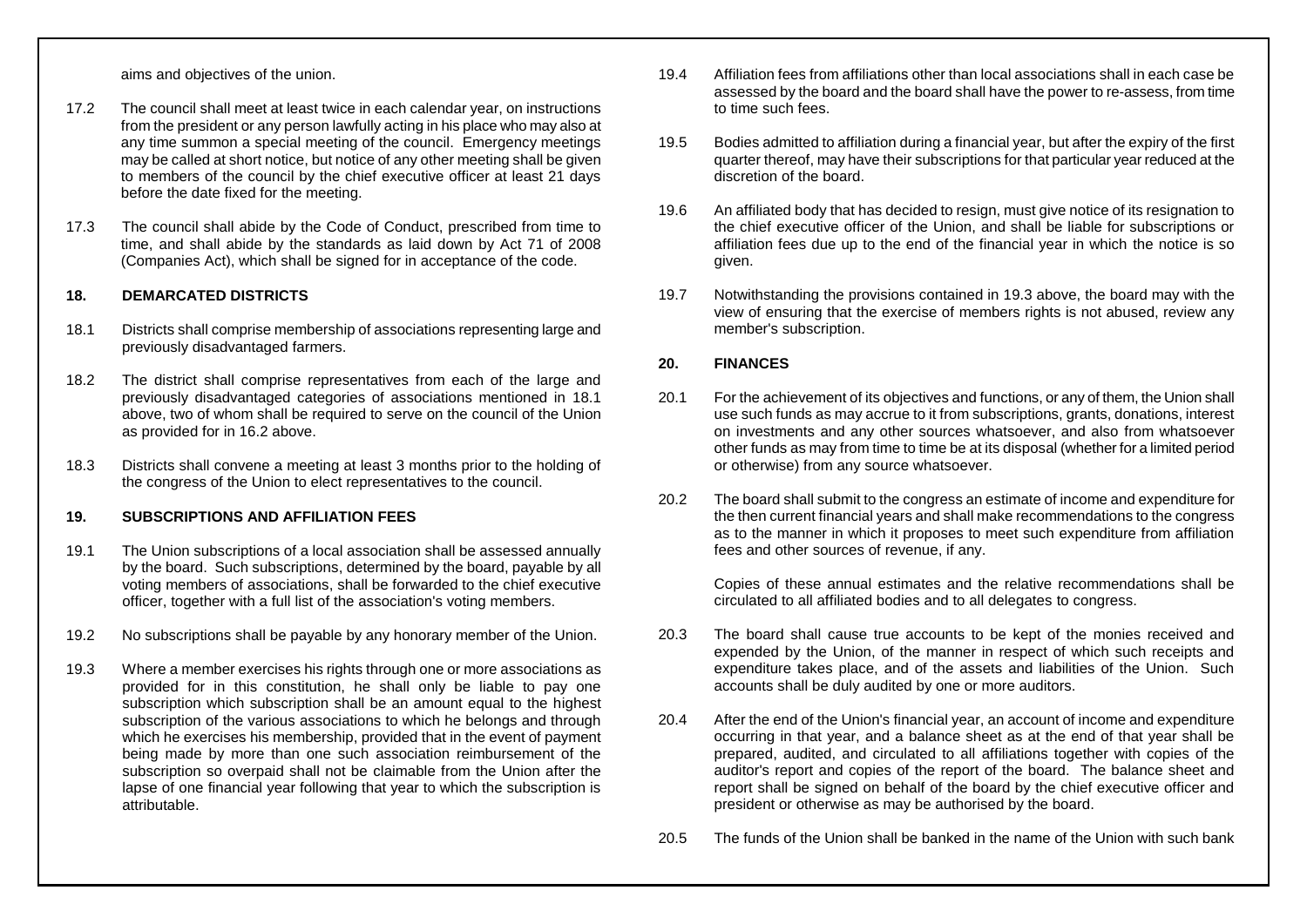as the board shall decide, and shall be operated upon by the signature of the president or vice-presidents, and the counter-signature of the chief executive officer, provided, however, that in the case of need, temporary signing officers may be appointed by the board.

- 20.6 An auditor who shall be a properly qualified accountant, and who shall not be a member of an affiliation of the Union, shall be appointed by the board.
- 20.7 The financial year of the Union shall be from the first day of July to the next following 30th day of June, both days inclusive, and all subscriptions and affiliation fees in respect of any one financial year shall fall due at the commencement of such year and be payable not later than the 30th day of September in that year.
- 20.8 The board shall control and defray all expenses incurred in connection with the head office of the Union, and all other items incidental to the maintenance of the Union.
- 20.9 The board shall provide travelling and subsistence allowances for the president, vice-presidents, district members of the board and council members when engaged on the business of the Union at such rates and on such conditions as the board may from time to time decide.
- 20.10 In its conduct of the business of the Union, the board shall be bound not to allow the expenditure in any one financial year to exceed the combined revenue and resources without the sanction of a special congress.
- 20.11 The board may create, inherit, manage or in any other way, deal with any trust that is designed to achieve the objects of the Union.

# **21. CONDUCT OF MEETINGS**

- 21.1 The president, or in his absence, one of the vice-presidents or any other person appointed by the board shall preside at all meetings held under the auspices of the Union.
- 21.2 For a meeting of the board, any committee or sub-committee, the quorum shall be the number nearest to but greater than one half of the number of members on the respective body.
- 21.3 At the discretion of the chairman, any motion submitted during a meeting shall be in writing, and signed by the mover and seconder.
- 21.4 A declaration by the chairman of any meeting of the result of voting on any motion shall be conclusive, and the motion shall be recorded as carried or

lost as the case may be.

21.5 A meeting may appoint from the delegates present committees for special duties, and any such committee may, with the consent of the chairman of the meeting retire, deliberate, and report back to the meeting.

# **22. DUTIES OF AFFILIATED BODIES**

- 22.1 All affiliated bodies shall report to the board on any subject or matter worthy of serious consideration in respect of the objectives of the Union, if their own particular areas are concerned, and especially if the matter is likely to affect other areas within the territory of the Union. The approach to the Union by any individual member of an affiliated body shall be through such body.
- 22.2 The board shall not be bound to offer the support of the Union to any affiliation on any matter on which that affiliation has made direct approach to Government, or any other legally constituted authority, whether the board has received from that affiliation a copy of the representations so made or not.
- 22.3 On any subject or matter of general importance an affiliated body which desires the support of the Union shall make its approach to Government only through the board of the Union.
- 22.4 When requested by the president or the board to deal with any matter or subject concerning its own area and to obtain information and/or supply any pertinent statistics on such matter or subject, an affiliated body shall make the necessary investigations and present a full report at the earliest opportunity.
- 22.5 When requested by the president or the board to convene and hold a meeting for any specific purpose of importance to any section of the farming community, an affiliated body shall arrange to hold a meeting within 21 days of receiving the request and shall send a report of the proceedings to the board at the earliest opportunity.
- 22.6 At the commencement of each financial year an affiliated body shall inform the chief executive officer of the Union of the names and addresses of its president/chairman and secretary. Any change in the holder of the office of president/chairman or secretary of an affiliated body shall be promptly notified to the chief executive officer of the Union and the name and address of the new holder shall be given with the notification.
- 22.7 An affiliated body shall be bound to carry out all instructions issued on the authority of the president or the board by circular, letter or otherwise, and to convey such information as is asked for in the manner required.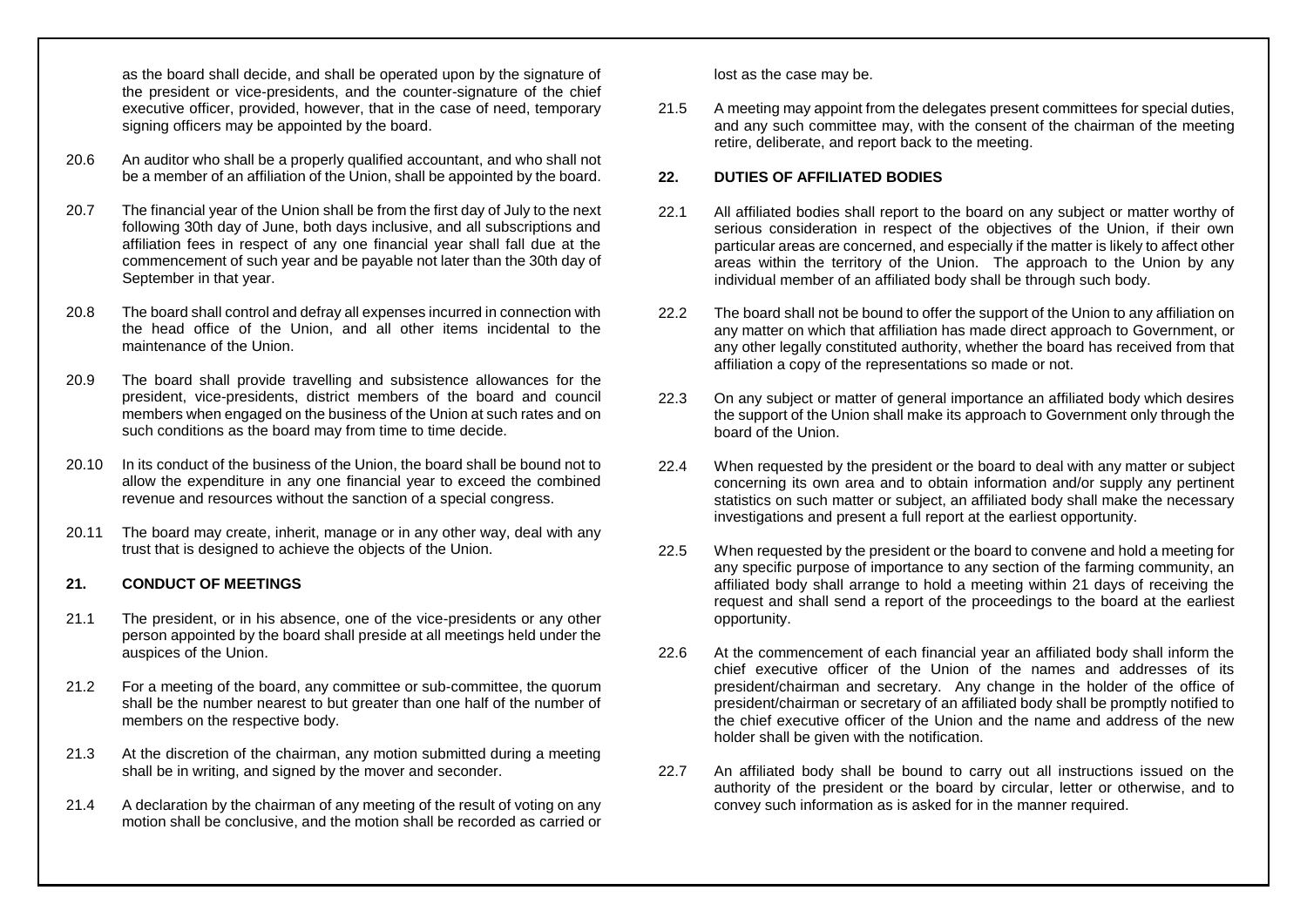#### 22.8 All affiliated bodies must abide by the Code of Conduct.

#### **23. PROPERTY**

- 23.1 Any immovable and other property acquired by the Union shall vest in the Union. Such property shall be dealt with by resolution from the board from time to time.
- 23.2 The board is empowered to delegate its authority to a sub-committee of its members who will have the right to exercise all such functions which are delegated to it in respect of property belonging to the Union.
- 23.3 The rights set out hereinbefore will include the right to purchase, sell, mortgage or encumber or otherwise deal with all property belonging to the Union.

# **24. POLITICAL**

The Union shall remain strictly outside of party politics.

# **25. DISPUTES**

All matters in dispute, or complaints connected with the administration of the Union's affairs, shall be made in writing to the chief executive officer. The decision of the board therefore shall be final, unless the board deems it expedient to submit the matter to congress, in which case the decision of congress shall be final.

# **26. DISSOLUTION**

- 26.1 The Union may only be liquidated and wound up by a special resolution passed by not less than three-fourths of the delegates present and entitled to vote at a special congress called for that purpose, notice of which shall have been given at least 60 days in advance.
- 26.2 In the event of a decision to liquidate being made, the special congress shall appoint liquidators and shall specify the manner in which such liquidation is to be conducted, and also shall specify that the Union's assets, if any, remaining after the satisfaction of its debts and liabilities shall be given or transferred to some other company, society, association or organisation having aims and objectives similar to those of the Union.

#### **27. AMENDMENTS TO CONSTITUTION**

Amendments to the constitution shall be effected only by a resolution of a normal or special congress, and provided that notice of such motion has been served on the chief executive officer at least sixty days prior to such congress, and shall place such resolution on the agenda. Such amendments unless the relevant resolution otherwise decides, shall become effective on and from the conclusion of the proceedings of the congress at which such amendments were adopted.

#### **28. AWARDS**

Awards are conferred in accordance with the following procedure by the board wishing to grant recognition in an appropriate manner to persons who have rendered exceptional service to the organisation and/or agriculture:

#### 28.1 **Honorary Life President**

The board may elect as an honorary life president a resigning or past president of the Union.

Notice of congress shall be sent to each honorary life president, and he shall have the privilege of submitting matters for discussion in congress on the same terms as apply to affiliated bodies.

An honorary life president shall enjoy at congress all the privileges of debate accorded to a delegate but shall not have a vote in the election of the board.

# 28.2 **Honorary Life Vice-President**

The board may elect as an honorary life vice-president any person who has rendered meritorious service to the Union.

Notice of congress shall be sent to each honorary life vice-president, and he shall have the privilege of submitting matters for discussion in congress on the same terms as apply to affiliated bodies.

An honorary life vice-president shall enjoy at congress all the privileges of debate accorded to a delegate but shall not have a vote in the election of the board.

#### 28.3 **Honorary Life Member**

The board of the Union may elect as an honorary life member of the Union any person who has rendered exceptional and meritorious service to organised agriculture in the Union's territory. An honorary life member shall be entitled to all